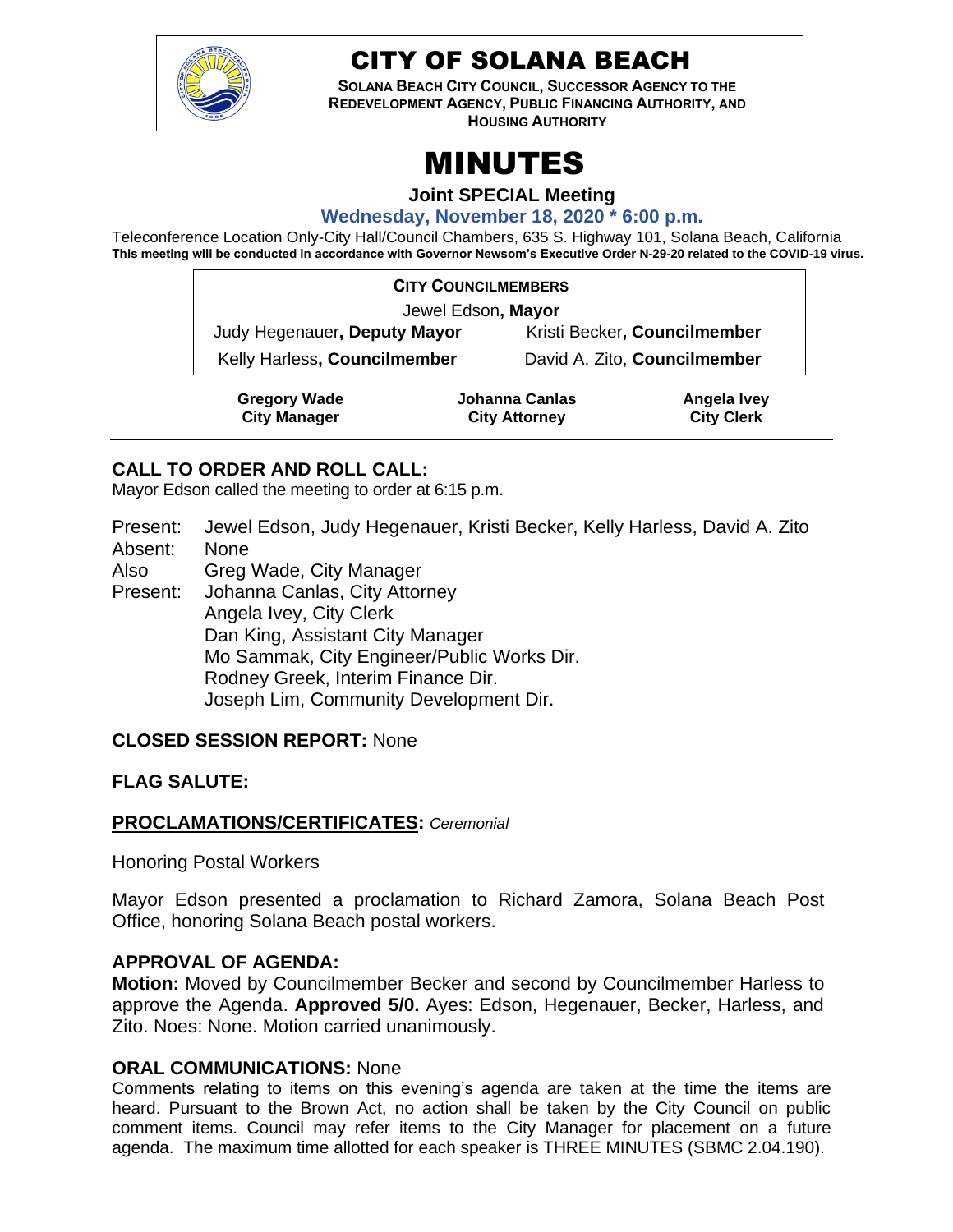# **COUNCIL COMMUNITY ANNOUNCEMENTS / COMMENTARY:**

*An opportunity for City Council to make brief announcements or report on their activities. These items are not agendized for official City business with no action or substantive discussion.* 

**A. CONSENT CALENDAR:** (Action Items) (A.1. - A.8.)

# **A.1. Minutes of the City Council.**

Recommendation: That the City Council

1. Approve the Minutes of the October 14, 2020 City Council meeting.

Approved Minutes

[http://www.ci.solana-beach.ca.us/index.asp?SEC=F0F1200D-21C6-4A88-8AE1-0BC07C1A81A7&Type=B\\_BASIC](http://www.ci.solana-beach.ca.us/index.asp?SEC=F0F1200D-21C6-4A88-8AE1-0BC07C1A81A7&Type=B_BASIC)

**Motion:** Moved by Councilmember Zito and second by Mayor Edson to approve. **Approved 5/0.** Ayes: Edson, Hegenauer, Becker, Harless, and Zito. Noes: None. Motion carried unanimously.

# **A.2. Register Of Demands.** (File 0300-30)

Recommendation: That the City Council

1. Ratify the list of demands for October 10, 2020 – October 23, 2020.

[Item A.2. Report \(click](https://solanabeach.govoffice3.com/vertical/Sites/%7B840804C2-F869-4904-9AE3-720581350CE7%7D/uploads/Item_A.2._Report_(click_here)_11-18-20_O.pdf) here)

**Motion:** Moved by Councilmember Zito and second by Mayor Edson to approve. **Approved 5/0.** Ayes: Edson, Hegenauer, Becker, Harless, and Zito. Noes: None. Motion carried unanimously.

# **A.3. General Fund Budget Adjustments for Fiscal Year 2020/21.** (File 0330-30)

Recommendation: That the City Council

1. Receive the report listing changes made to the Fiscal Year 2020-2021 General Fund Adopted Budget.

# [Item A.3. Report \(click here\)](https://solanabeach.govoffice3.com/vertical/Sites/%7B840804C2-F869-4904-9AE3-720581350CE7%7D/uploads/Item_A.3._Report_(click_here)_11-18-20_O.pdf)

**Motion:** Moved by Councilmember Zito and second by Mayor Edson to approve. **Approved 5/0.** Ayes: Edson, Hegenauer, Becker, Harless, and Zito. Noes: None. Motion carried unanimously.

**A.4. Tosdal Law Firm Services Agreement to a New Professional Services Agreement (PSA) with Tosdal APC.** (File 0400-05)

Recommendation: That the City Council

1. Adopt **Resolution 2020-149** authorizing the City Manager to move SEA (Solana Energy Alliance) representation under Tosdal Law Firm PSA to a new PSA with Tosdal APC.

[Item A.4. Report \(click here\)](https://solanabeach.govoffice3.com/vertical/Sites/%7B840804C2-F869-4904-9AE3-720581350CE7%7D/uploads/Item_A.4._Report_(click_here)_11-18-20_O.pdf)

**Motion:** Moved by Councilmember Zito and second by Mayor Edson to approve. **Approved 5/0.** Ayes: Edson, Hegenauer, Becker, Harless, and Zito. Noes: None. Motion carried unanimously.

*Posted Reports & Supplemental Docs contain records up to the cut off time, prior to the start of the meeting, for processing new submittals. The final official record containing handouts, PowerPoints, etc. can be obtained through a Records Request to the City Clerk's Office.*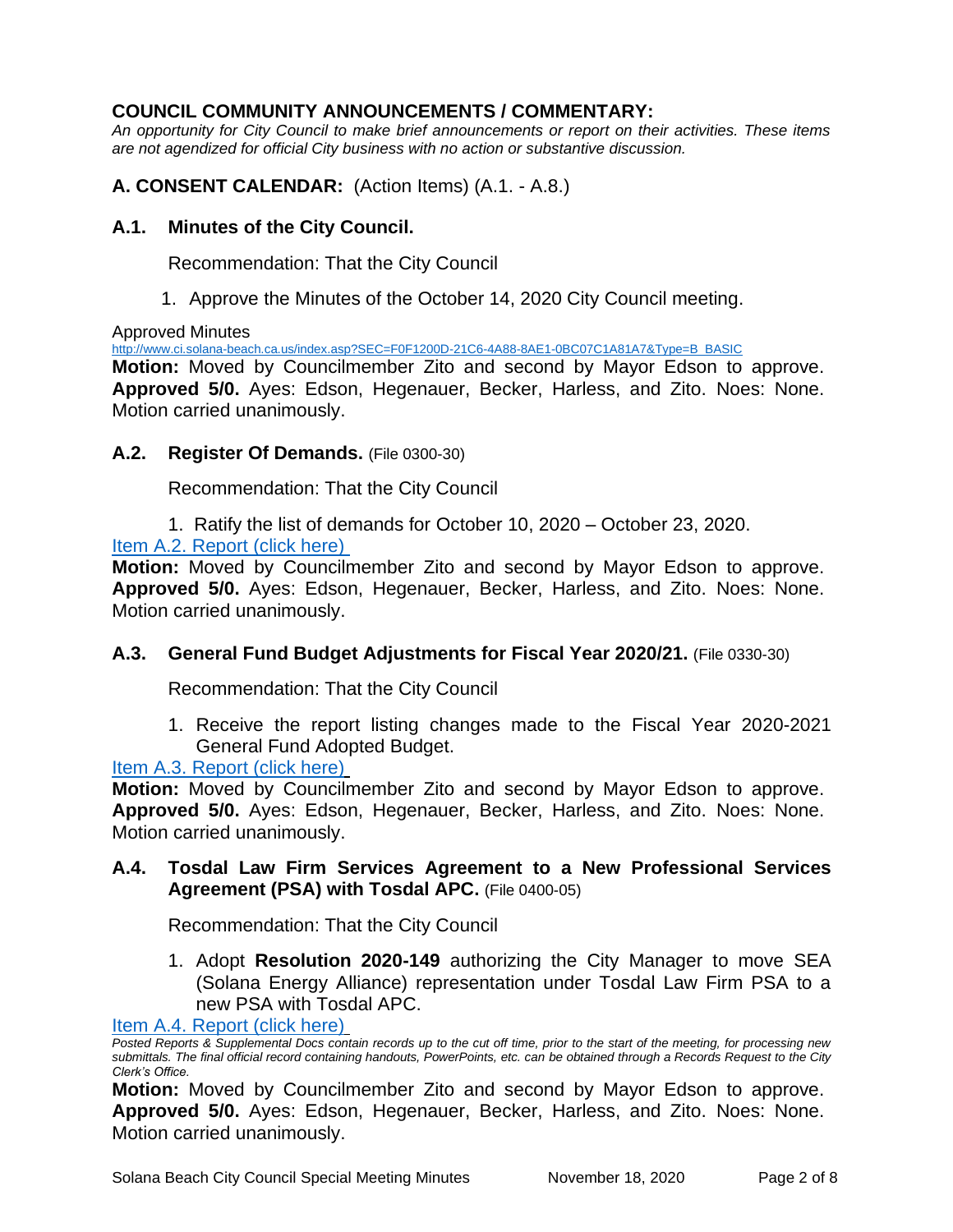# **A.5. Fiscal Year (FY) 2019-20 Community Grant Recipient Financial Expenditure Report.** (File 0330-25)

Recommendation: That the City Council

1. Accept this report and grant extensions for the two awardees who were unable to expend all grant funds (La Colonia Community Foundation and Solana Beach Civic & Historical Society).

[Item A.5. Report \(click here\)](https://solanabeach.govoffice3.com/vertical/Sites/%7B840804C2-F869-4904-9AE3-720581350CE7%7D/uploads/Item_A.5._Report_(click_here)_11-18-20_O.pdf)

*Posted Reports & Supplemental Docs contain records up to the cut off time, prior to the start of the meeting, for processing new submittals. The final official record containing handouts, PowerPoints, etc. can be obtained through a Records Request to the City Clerk's Office.*

**Motion:** Moved by Councilmember Zito and second by Mayor Edson to approve. **Approved 5/0.** Ayes: Edson, Hegenauer, Becker, Harless, and Zito. Noes: None. Motion carried unanimously.

**A.6. Deposit Account Control Agreement with River City Bank and San Diego Gas & Electric to Comply with California Public Utilities Commission D.18- 05-022 Related to Community Choice Aggregation Financial Security Requirement.** (File 1040-45)

Recommendation: That the City Council

- 1. Adopt **Resolution 2020-147**:
	- a. Authorizing the opening of a new account with River City Bank for deposit of the \$147,000 Financial Security Requirement.
	- b. Authorizing the City Manager to execute an Escrow and Deposit Account Control Agreement with River City Bank and San Diego Gas & Electric, subject to City Attorney approval.

[Item A.6. Report \(click here\)](https://solanabeach.govoffice3.com/vertical/Sites/%7B840804C2-F869-4904-9AE3-720581350CE7%7D/uploads/Item_A.6._Report_(click_here)_11-18-20_O.pdf)

#### [A.6. Staff Report Update 1](https://solanabeach.govoffice3.com/vertical/Sites/%7B840804C2-F869-4904-9AE3-720581350CE7%7D/uploads/A.6._Staff_Report_Update_1_-_O.pdf)

*Posted Reports & Supplemental Docs contain records up to the cut off time, prior to the start of the meeting, for processing new submittals. The final official record containing handouts, PowerPoints, etc. can be obtained through a Records Request to the City Clerk's Office.*

**Motion:** Moved by Councilmember Zito and second by Mayor Edson to approve. **Approved 5/0.** Ayes: Edson, Hegenauer, Becker, Harless, and Zito. Noes: None. Motion carried unanimously.

# **A.7. Project Application Submittal to the California Department of Parks and Recreation for the Per Capita Grant Program.** (File 0740-00)

Recommendation: That the City Council

1. Adopt **Resolution 2020-095** authorizing the City Manager to submit a project application to the California Department of Parks and Recreation for the Per Capita Grant Program, in order to receive the \$186,471 the City is eligible to receive.

[Item A.7. Report \(click here\)](https://solanabeach.govoffice3.com/vertical/Sites/%7B840804C2-F869-4904-9AE3-720581350CE7%7D/uploads/Item_A.7._Report_(click_here)_11-18-20_O.pdf)

**Motion:** Moved by Councilmember Zito and second by Mayor Edson to approve. **Approved 5/0.** Ayes: Edson, Hegenauer, Becker, Harless, and Zito. Noes: None. Motion carried unanimously.

*Posted Reports & Supplemental Docs contain records up to the cut off time, prior to the start of the meeting, for processing new submittals. The final official record containing handouts, PowerPoints, etc. can be obtained through a Records Request to the City Clerk's Office.*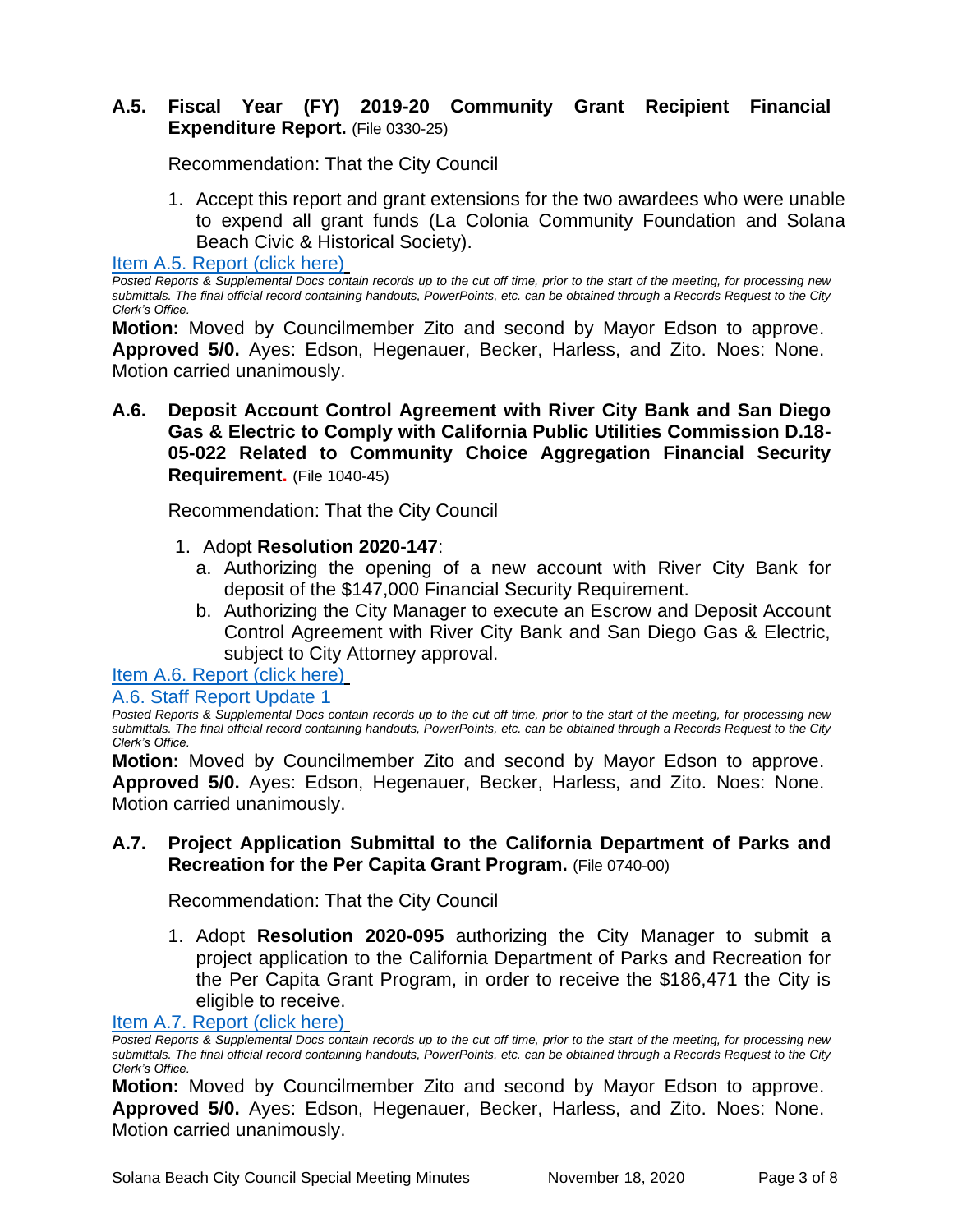# **A.8. This item was removed from the agenda. Leave item blank.**

#### **B. PUBLIC HEARINGS:** (B.1. – B.3.)

*Note to Public: Refer to Public Participation for information on how to submit public comment.* 

Any member of the public may address the City Council on an item of concern by submitting written correspondence for the record to be filed with the record or by registering to join the virtual meeting online to speak live, per the Public Participation instructions on the Agenda. The maximum time allotted for each speaker is THREE MINUTES (SBMC 2.04.190).

An applicant or designee(s) for a private development/business project, for which the public hearing is being held, is allotted a total of fifteen minutes to speak, as per SBMC 2.04.210. A portion of the fifteen minutes may be saved to respond to those who speak in opposition. All other speakers have three minutes each.

After considering all of the evidence, including written materials and oral testimony, the City Council must make a decision supported by findings and the findings must be supported by substantial evidence in the record.

# **B.1. Public Hearing: Development Review Permit for a New Single-Story Single-Family Residence and Attached One-Car Garage at 778 W. Solana Circle (Case # DRP20-007 Applicant: Philip Wilkinson).** (File 0600-40)

The proposed project meets the minimum objective requirements under the Park Del Mar Development regulations and the underlying SBMC, could be found to be consistent with the General Plan and could be found, as conditioned, to meet the discretionary findings required as discussed in this report to approve a DRP. Therefore, Staff recommends that the City Council:

- 1. Conduct the Public Hearing: Open the Public Hearing, Report Council Disclosures, Receive Public Testimony, and Close the Public Hearing.
- 2. Find the project exempt from the California Environmental Quality Act pursuant to Section 15303 of the State CEQA Guidelines; and
- 3. If the City Council makes the requisite findings and approves the project, adopt **Resolution 2020-135** conditionally approving a DRP to allow for the construction of a new 1,992 square-foot one-story, single-family residence and garage at 778 West Solana Circle.

#### [Item B.1. Report \(click here\)](https://solanabeach.govoffice3.com/vertical/Sites/%7B840804C2-F869-4904-9AE3-720581350CE7%7D/uploads/Item_B.1._Report_(click_here)_11-18-20_O.pdf)

*Posted Reports & Supplemental Docs contain records up to the cut off time, prior to the start of the meeting, for processing new submittals. The final official record containing handouts, PowerPoints, etc. can be obtained through a Records Request to the City Clerk's Office.*

Mayor Edson recused herself from the item due to a conflict of financial interest in real estate within close proximity to the subject property.

Greg Wade, City Manager, introduced the item.

Tiffany Wade, Associate Planner, presented a PowerPoint (on file).

Council disclosures.

Council and Staff discussed the HOA in that area had a robust review process and required story poles even though it was below 16 ft., the HOA had approved the project, all houses built after 2020 require solar panels ready for single family homes.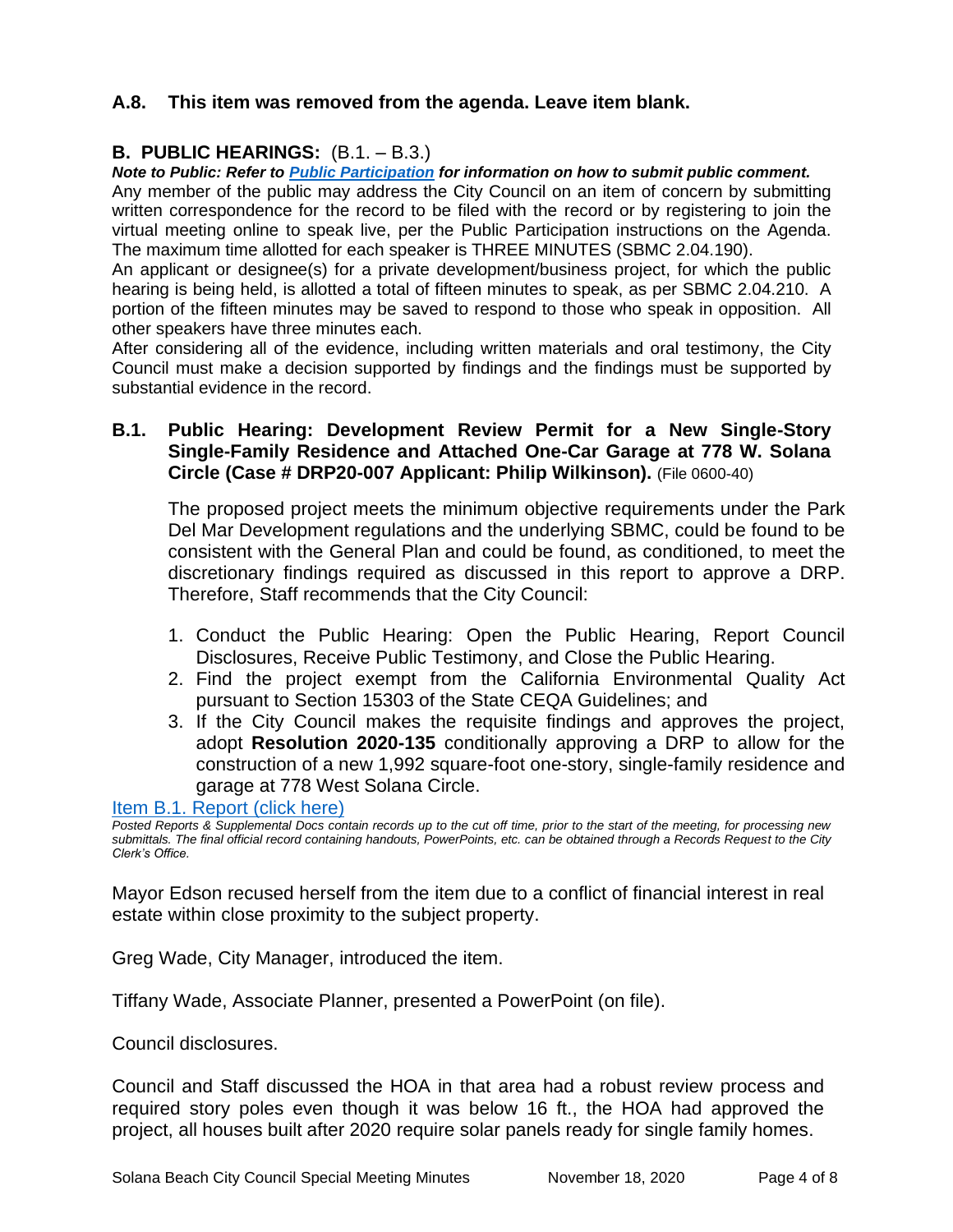Craig Friehauf, architect, said that they went through an extensive review with all of the neighbors and conducted some major redesigns.

Mr. Wilkinson, Applicant, said they went through extensive HOA review, answered concerns of two adjacent neighbors, and got approval in first round with the HOA.

Council and Applicant discussed the roof deck, fencing, discussions with the neighbors on views, energy saving measures, met all California energy requirements, and they are installing solar power panels and an electric car outlet.

Deputy Mayor Hegenauer opened the public hearing.

**Motion:** Moved by Councilmember Zito and second by Councilmember Becker to close the public hearing. **Approved 4/0/1.** Ayes: Hegenauer, Becker, Harless, and Zito. Noes: None. Absent (Recused): Edson. Motion carried.

**Motion:** Moved by Councilmember Harless and second by Councilmember Becker to approve Staff recommendation. **Approved 4/0/1.** Ayes: Hegenauer, Becker, Harless, and Zito. Noes: None. Absent (Recused): Edson. Motion carried.

#### **B.2. Community Development Block Grant Funds (Fiscal Year 2021/22) Americans with Disabilities Act (ADA) Pedestrian Ramp Improvements.** (File 0390-32)

Recommendation: That the City Council

- 1. Conduct the Public Hearing: Open the public hearing, Report Council disclosures, Receive public testimony, Close the public hearing.
- 2. Adopt **Resolution 2020-144**:
	- a. Finding that the funding request and project implementation are exempt from the California Environmental Quality Act pursuant to the State CEQA Guidelines.
	- b. Approving the list of public street ADA ramp locations.
	- c. Requesting FY 2021/22 Community Development Block Grant Funds for ADA pedestrian ramp improvements at various public street intersections listed in Attachment 1, Exhibit A.
	- d. Finding that all of FY 2021/22 CDBG funds, presently estimated at a total of \$63,425, are designated to be used for ADA pedestrian ramp improvements.
	- e. Authorizing the City Manager to execute the County contract for management and implementation of the CDBG program.

Item [B.2. Report \(click here\)](https://solanabeach.govoffice3.com/vertical/Sites/%7B840804C2-F869-4904-9AE3-720581350CE7%7D/uploads/Item_B.2._Report_(click_here)_11-18-20_O.pdf)

Mayor Edson opened the public hearing.

Council disclosures.

*Posted Reports & Supplemental Docs contain records up to the cut off time, prior to the start of the meeting, for processing new submittals. The final official record containing handouts, PowerPoints, etc. can be obtained through a Records Request to the City Clerk's Office.*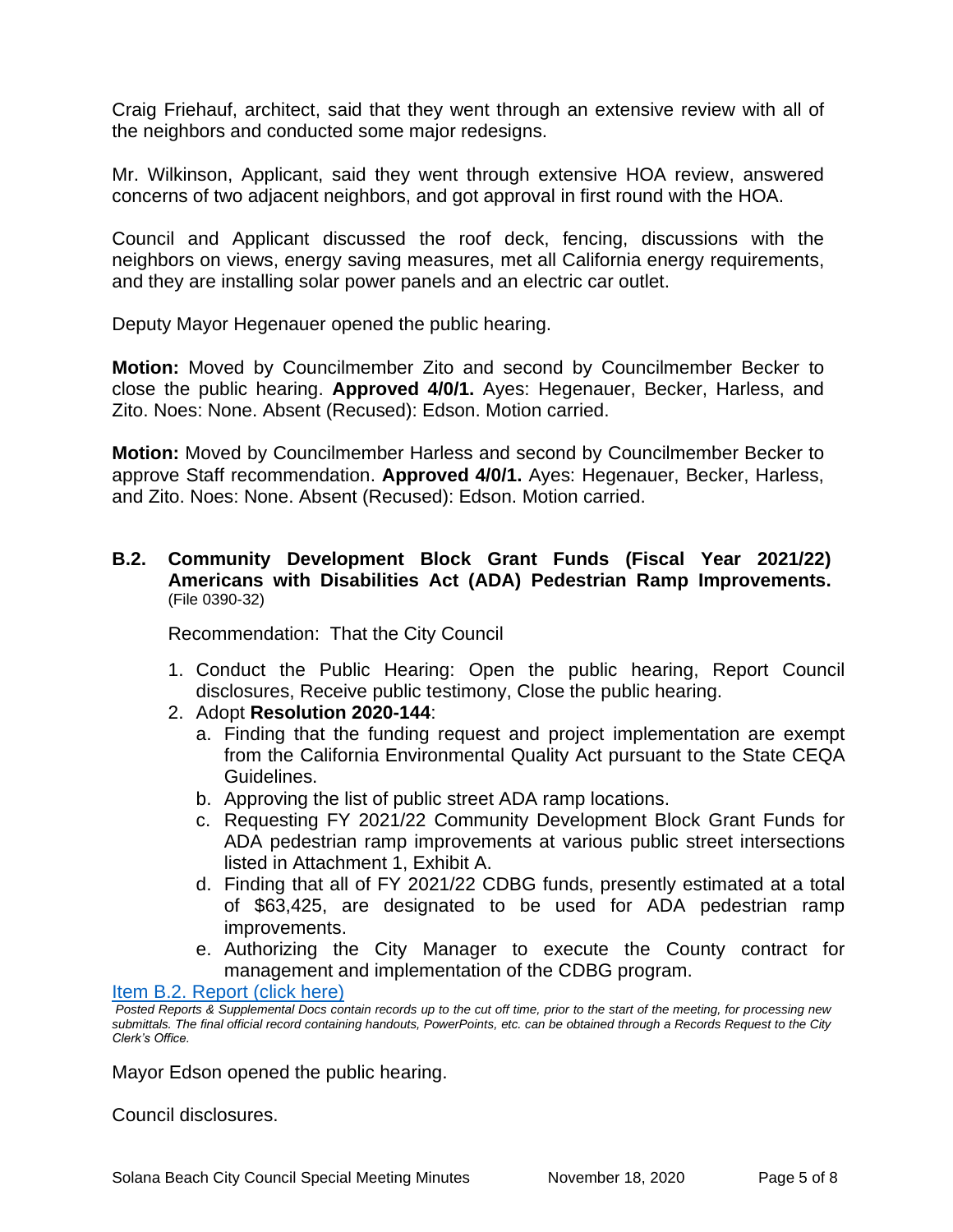Greg Wade, City Manager, presented a PowerPoint (on file).

**Motion:** Moved by Mayor Edson and second by Councilmember Zito to close the public hearing. **Approved 5/0.** Ayes: Edson, Hegenauer, Becker, Harless, and Zito. Noes: None. Motion carried unanimously.

**Motion:** Moved by Councilmember Zito and second by Councilmember Harless to approve Staff recommendation. **Approved 5/0.** Ayes: Edson, Hegenauer, Becker, Harless, and Zito. Noes: None. Motion carried unanimously.

#### **B.3. Public Hearing: Updating the City's User Fees and Charges Schedule.** (File 0390-23)

Recommendation: That the City Council

- 1. Conduct the Public Hearing: Open the Public Hearing, Report Council Disclosures, Receive Public Testimony, and Close the Public Hearing.
- 2. Adopt **Resolution 2020-141** updating the Schedule of Fees and Charges effective January 1, 2021 which:
	- a. Includes a change to part a. of the Rounding of Fees to include "(unless it is as part of a multiplier charge. i.e. x.xx per each additional x)", and
	- b. Approves prior Council direction to waive Business Certificate Renewal fees for Calendar Year 2020 and charging the fiscal year 2018 rate of \$17 for Calendar year 2020 Short Term Vacation Rental Permit renewals.
- 3. Provide specific direction on the rate at which Business Certificate Renewals and Short-Term Vacation Rental Permit Renewals are charged.

#### [Item B.3. Report \(click here\)](https://solanabeach.govoffice3.com/vertical/Sites/%7B840804C2-F869-4904-9AE3-720581350CE7%7D/uploads/Item_B.3._Report_(click_here)_11-18-20_O.pdf)

*Posted Reports & Supplemental Docs contain records up to the cut off time, prior to the start of the meeting, for processing new submittals. The final official record containing handouts, PowerPoints, etc. can be obtained through a Records Request to the City Clerk's Office.*

Mayor Edson opened the public hearing.

Greg Wade, City Manager, introduced the item.

Rodney Greek, Interim Finance Dir., presented a PowerPoint (on file).

Council disclosures.

Council and Staff discussed that construction and building service industries as well as grocery and food stores have been doing well per the sales tax data received, if business certificate renewals could be charged to industries that were doing well and waived for those industries suffering, and that not many businesses took advantage of the state sales tax deferral since they would have to pay them eventually.

**Motion:** Moved by Councilmember Harless and second by Councilmember Becker to close the public hearing. **Approved 5/0.** Ayes: Edson, Hegenauer, Becker, Harless, and Zito. Noes: None. Motion carried unanimously.

Council and Staff discussed how the finance system did not specify businesses by industry, the administrative challenge to handle business certificate renewals on a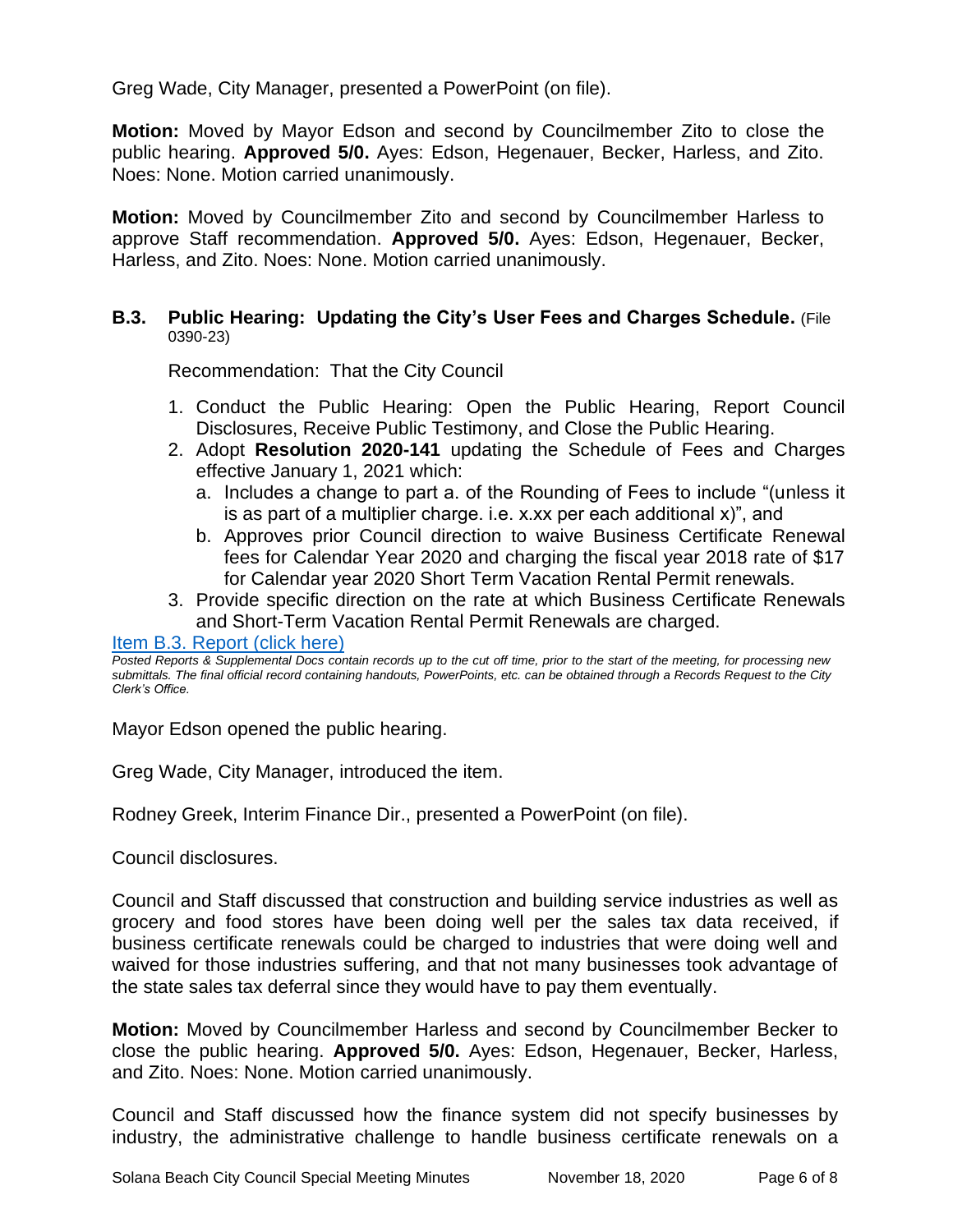request case-by-case basis depending on the number of requests, reinstating the current STVR (Short Term Vacation Rental) fees for 2020-21, deferring the CPI increase for some businesses or all businesses,

**Motion:** Moved by Councilmember Zito and second by Councilmember Becker to approve waiving the 2021 business certificate renewal fee for all businesses, waive the City's user fee annual CPI 3% increase this year and reconsider next year, and charge the current STVR fees.

**Approved 5/0.** Ayes: Edson, Hegenauer, Becker, Harless, and Zito. Noes: None. Motion carried unanimously.

# **C. STAFF REPORTS:** (C.1. – C.2.)

*Note to Public: Refer to Public Participation for information on how to submit public comment.*  Any member of the public may address the City Council on an item of concern by submitting written correspondence for the record to be filed with the record or by registering to join the virtual meeting online to speak live, per the Public Participation instructions on the Agenda. The maximum time allotted for each speaker is THREE MINUTES (SBMC 2.04.190).

#### **C.1. Santa Fe Christian Lighting Temporary Use Permit (TUP) Application and COVID TUP Policy Extension.** (File 0600-00)

Recommendation: That the City Council

- 1. Conditionally approve the Santa Fe Christian Temporary Use Permit application.
- 2. Adopt **Resolution 2020-148** authorizing extension of the Temporary Use Permit Policy through April 30, 2021, or until the emergency order and social distancing requirements are lifted, whichever is earliest.

[Item C.1. Report \(click](https://solanabeach.govoffice3.com/vertical/Sites/%7B840804C2-F869-4904-9AE3-720581350CE7%7D/uploads/Item_C.1._Report_(click_here)_11-18-20_O.pdf) here)

*Posted Reports & Supplemental Docs contain records up to the cut off time, prior to the start of the meeting, for processing new submittals. The final official record containing handouts, PowerPoints, etc. can be obtained through a Records Request to the City Clerk's Office.*

Greg Wade, City Manager, introduced the item.

Joe Lim, Community Development Dir., presented a PowerPoint (on file).

Council and Staff discussed the TUP would go through to Daylight Savings (March 14, 2021) but would expire May  $31<sup>st</sup>$  or until the emergency order was removed, that the height of the light standards was 30 ft., and that light impacts could be adjusted.

Rod Gilbert, Santa Fe Christian School, thanks for assistance in understanding the guidelines for a temporary need for the sports program being squeezed into tighter schedules.

**Motion:** Moved by Councilmember Zito and second by Councilmember Harless to approve Staff recommendation. **Approved 5/0.** Ayes: Edson, Hegenauer, Becker, Harless, and Zito. Noes: None. Motion carried unanimously.

# **C.2. City Hall and Fire Station Repair Project – Update and Change Order No. 2.**